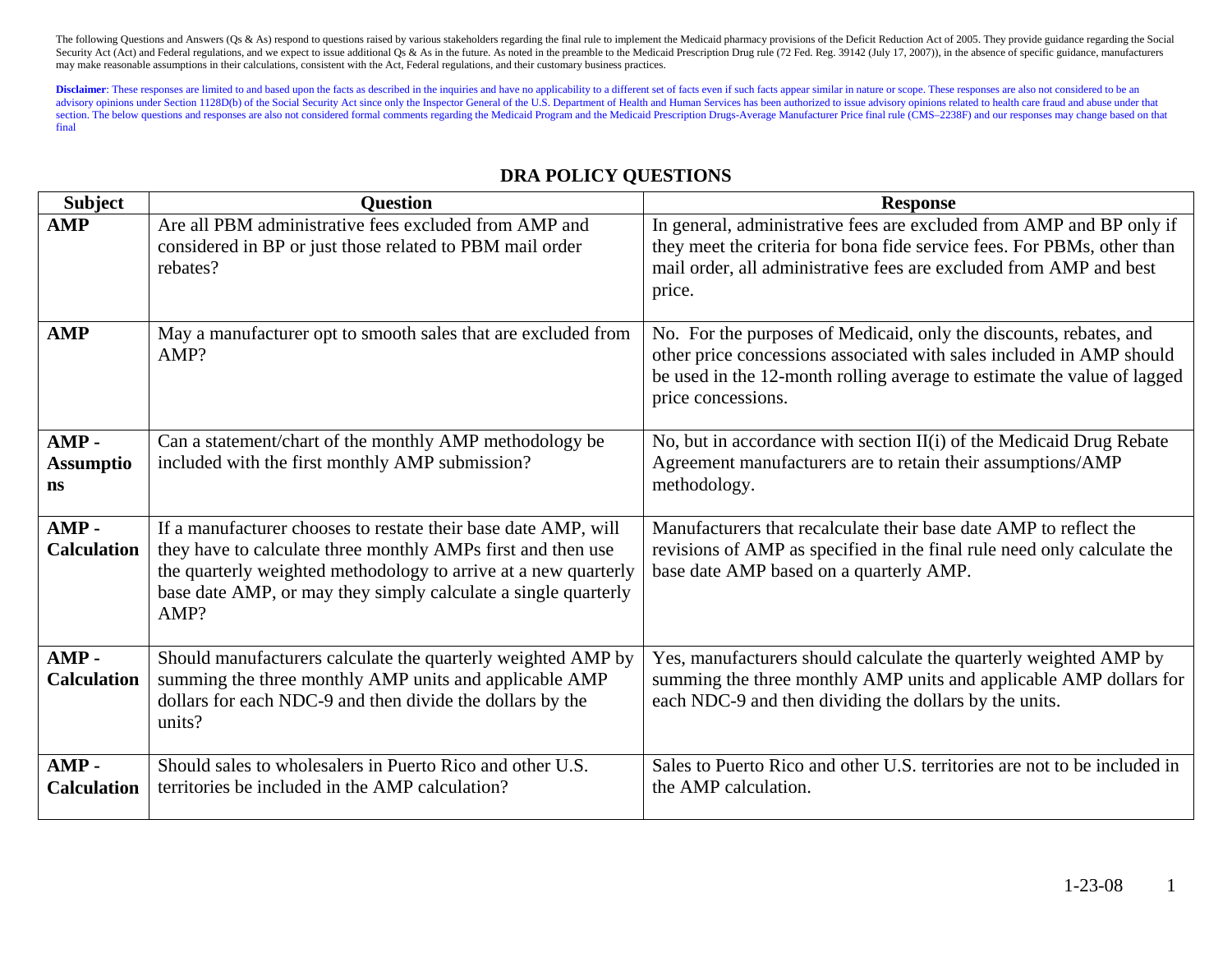| <b>Subject</b>                                                                           | <b>Ouestion</b>                                                                                                                                                                                                                                                                                                                                                                                                                            | <b>Response</b>                                                                                                                                                                                                                                                                                                                                                                                                                                                                                                                                                                            |
|------------------------------------------------------------------------------------------|--------------------------------------------------------------------------------------------------------------------------------------------------------------------------------------------------------------------------------------------------------------------------------------------------------------------------------------------------------------------------------------------------------------------------------------------|--------------------------------------------------------------------------------------------------------------------------------------------------------------------------------------------------------------------------------------------------------------------------------------------------------------------------------------------------------------------------------------------------------------------------------------------------------------------------------------------------------------------------------------------------------------------------------------------|
| AMP-<br><b>Reporting</b><br><b>Monthly</b><br><b>AMPs</b><br>under the<br>Court<br>Order | In light of the Order issued by the United States District Court<br>for the District of Columbia in the case of National Association<br>of Chain Drug Stores and National Community Pharmacists<br>Association v. United States Department of Health and Human<br>Services et al., are manufacturers required to report monthly<br>Average Manufacturer Prices (AMPs) to CMS?                                                              | Yes, the responsibilities of drug manufacturers for reporting monthly<br>and quarterly AMPs, required in the regulation published on July 17,<br>2007, at 42 CFR Section 447.510, are not affected by the Court's<br>Order. While CMS is generally enjoined from publishing, or otherwise<br>disclosing these data, we do not read the Order to preclude the<br>collection by CMS of monthly or quarterly AMP data from drug<br>manufacturers. Accordingly, we expect manufacturers to comply with<br>our regulation and report AMPs within the timeframes specified in the<br>regulation. |
| AMP-<br><b>Reporting</b>                                                                 | How should zero or negative AMPs be handled?                                                                                                                                                                                                                                                                                                                                                                                               | If there is a zero or negative AMP, we recommend that manufacturers<br>report the most recent prior positive AMP.                                                                                                                                                                                                                                                                                                                                                                                                                                                                          |
| AMP-<br><b>Reporting</b>                                                                 | Further, if one of the monthly AMPs is negative, does the<br>manufacturer use the negative monthly AMP or the previous<br>quarter's reported AMP?                                                                                                                                                                                                                                                                                          | In general, with respect to a negative monthly AMP reporting, the<br>manufacturer reports the most recent prior month's positive AMP.<br>However, the actual calculated monthly AMP should be used to<br>calculate the quarterly AMP. If this quarterly AMP is negative, report<br>the prior quarter's AMP.                                                                                                                                                                                                                                                                                |
| <b>Authorized</b><br><b>Generics</b>                                                     | If an authorized generic product is sold or transferred to a<br>secondary manufacturer, but not launched by that manufacturer<br>into the commercial market until a later date, is the primary<br>manufacturer obligated to report best price (BP) based on the<br>transfer price at the time of sale or may the primary<br>manufacturer include the sale when it actually authorizes the<br>secondary manufacturer to launch the product? | The final rule provides that the primary manufacturer include the best<br>price of an authorized generic drug in its calculation of best price when<br>the drug is being sold by the primary manufacturer to the secondary<br>manufacturer. In accordance with this provision, we expect that the<br>primary manufacturer report a BP which incorporates the transfer price<br>at the time of sale to the secondary manufacturer for the quarter in<br>which the sale occurs, regardless of when the product is launched.                                                                  |
| <b>Authorized</b><br><b>Generics</b>                                                     | Since royalty payments are amounts paid to the primary<br>manufacturer by the secondary manufacturer, should these<br>payments be added to the transfer price to determine the<br>transaction price for BP?                                                                                                                                                                                                                                | Yes, we expect manufacturers to include royalty payments in the<br>transfer price.                                                                                                                                                                                                                                                                                                                                                                                                                                                                                                         |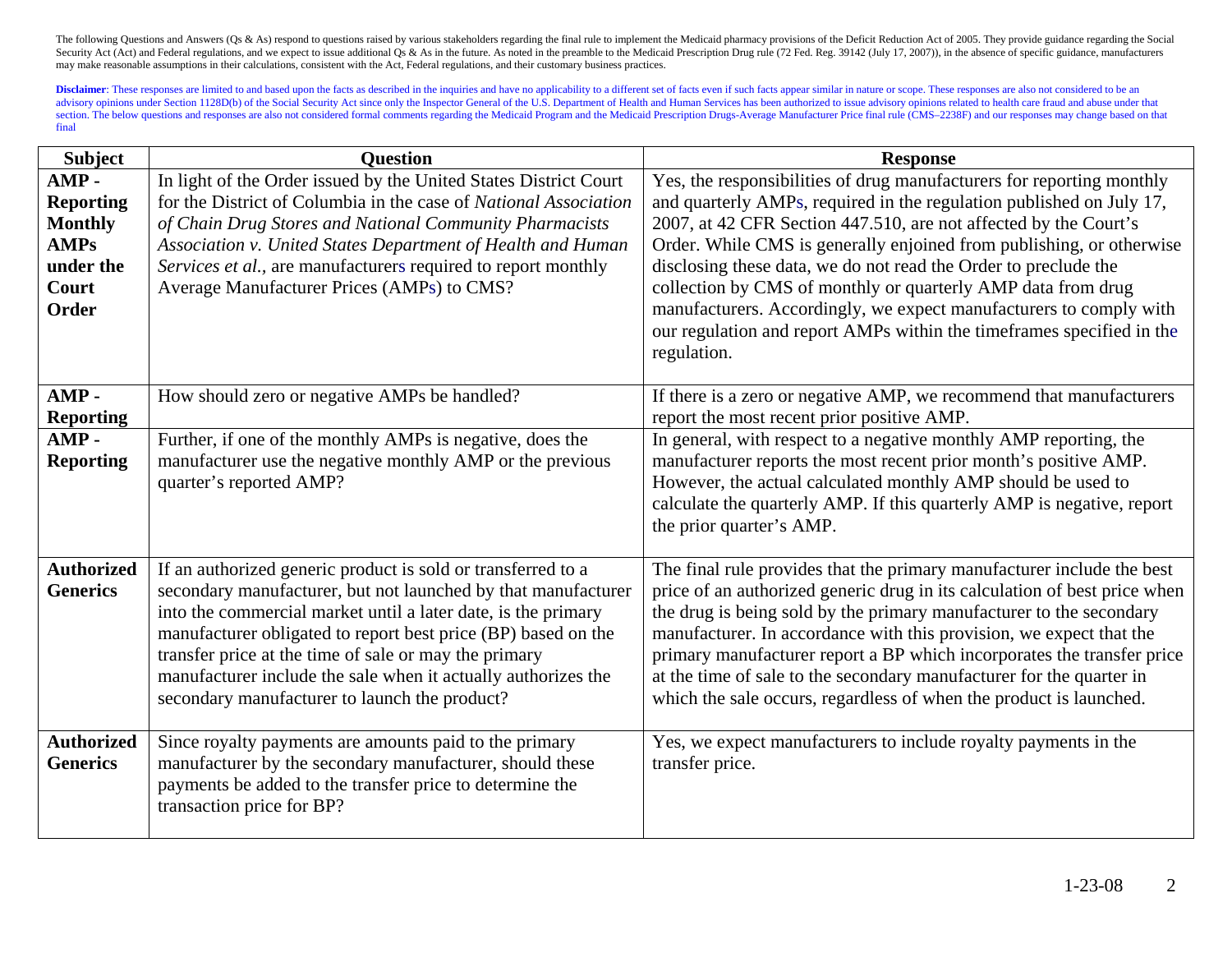| <b>Subject</b>                       | <b>Question</b>                                                                                                                                                                                                                                                                  | <b>Response</b>                                                                                                                                                                                                                                                                                                                                                                                                                                                                                                                                                              |
|--------------------------------------|----------------------------------------------------------------------------------------------------------------------------------------------------------------------------------------------------------------------------------------------------------------------------------|------------------------------------------------------------------------------------------------------------------------------------------------------------------------------------------------------------------------------------------------------------------------------------------------------------------------------------------------------------------------------------------------------------------------------------------------------------------------------------------------------------------------------------------------------------------------------|
| <b>Authorized</b><br><b>Generics</b> | Please clarify if the primary manufacturer is required to include<br>the transfer price received from the secondary manufacturer in<br>the AMP of the brand name drug when authorized generic<br>products are repackaged or relabeled under the secondary<br>manufacturer's NDC. | The final rule provides that the primary manufacturer include sales of<br>the authorized generic product only when such drugs are being sold by<br>the primary manufacturer to a wholesaler. Accordingly, to the extent<br>that the secondary manufacturer does not qualify as a wholesaler, the<br>primary manufacturer does not include the transfer price to the<br>secondary manufacturer in the AMP calculation for the brand name<br>drug.                                                                                                                             |
| <b>Authorized</b><br><b>Generics</b> | If a primary manufacturer ceases marketing the brand version<br>of the product, but continues to supply product to the secondary<br>manufacturer, at what point does the primary manufacturer's<br>obligation to report pricing data on its own behalf cease?                    | As discussed in the final rule, if a primary manufacturer no longer sells<br>the brand drug and the secondary manufacturer purchases an<br>authorized generic version of the drug and changes the NDC, a<br>primary manufacturer is responsible for paying rebates on its drugs<br>still in the supply chain and must supply a termination date equal to the<br>shelf life of the last stock sold under the primary manufacturer's NDC.<br>The final rule provides that the primary manufacturer supply pricing<br>data for four quarters beyond the shelf life of the drug. |
| <b>Base Date</b><br><b>AMP</b>       | Because of the administrative burden and cost due to data<br>limitations, can a manufacturer make reasonable assumptions<br>when necessary to recalculate the base date AMP to comply<br>with the provisions of the final rule?                                                  | The regulation provides that for the purposes of recalculating the base<br>date AMP, manufacturers must use actual and verifiable pricing<br>records.                                                                                                                                                                                                                                                                                                                                                                                                                        |
| <b>Base Date</b><br><b>AMP</b>       | Who is responsible for recalculating and certifying the base<br>date AMP for a product that has been purchased/sold?                                                                                                                                                             | The manufacturer that holds current legal title to the labeler code for<br>the product is responsible for recalculating the base date AMP and<br>complying with the certification requirements.                                                                                                                                                                                                                                                                                                                                                                              |
| <b>Base Date</b><br><b>AMP</b>       | Can a manufacturer elect to recalculate a base date AMP to<br>reflect the customary prompt pay discount only and not the<br>other revisions to AMP?                                                                                                                              | No. Section $447.510(c)(2)$ provides that a manufacturer may report a<br>revised base date AMP to CMS. However, a recalculated base date<br>AMP must only reflect revisions to AMP provided for in section<br>447.504. Accordingly, we expect that any base date AMP<br>recalculation be consistent with the methodology in that provision.                                                                                                                                                                                                                                  |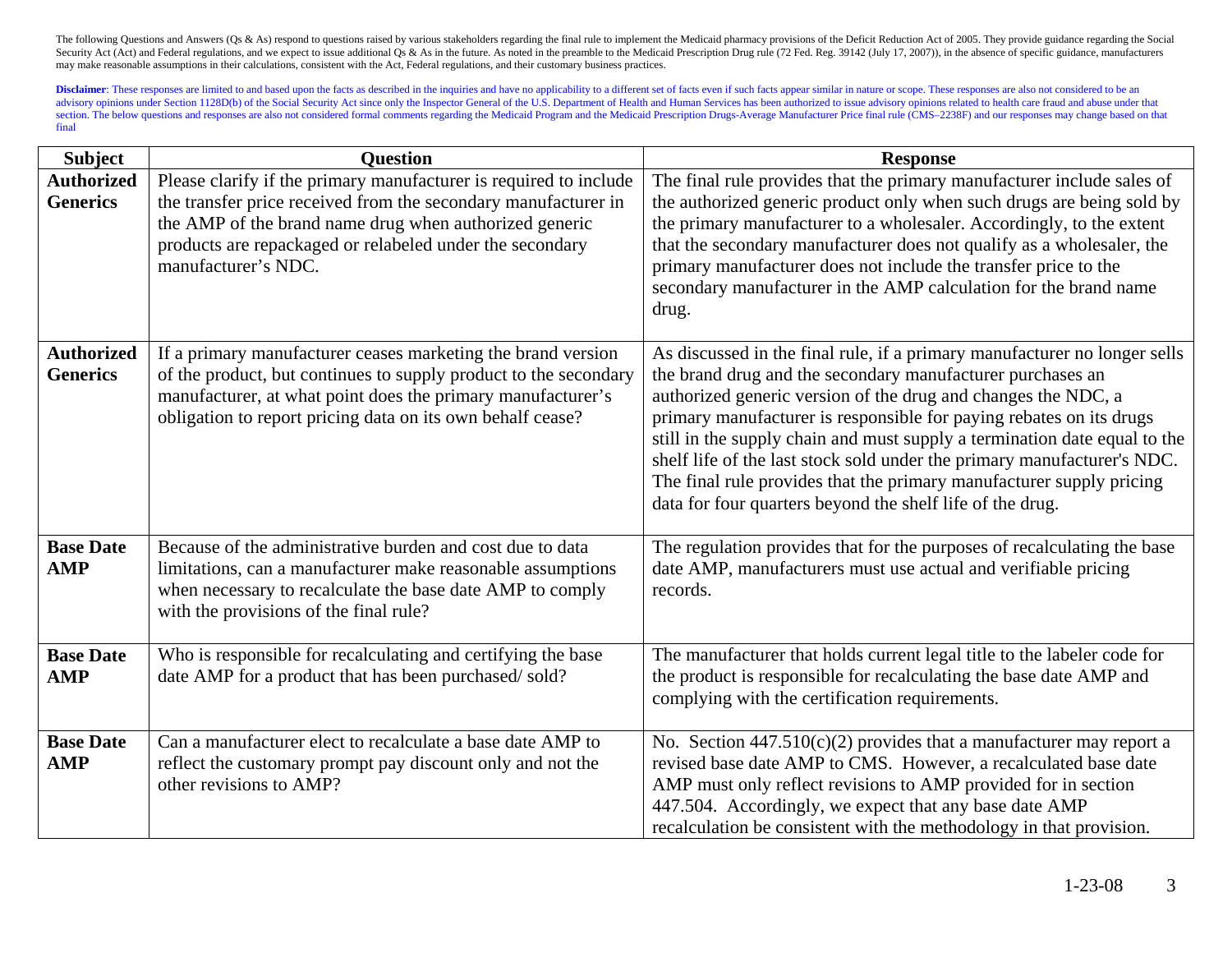| <b>Subject</b>     | <b>Question</b>                                                   | <b>Response</b>                                                            |
|--------------------|-------------------------------------------------------------------|----------------------------------------------------------------------------|
| <b>Base Date</b>   | Should the effective date of all recalculated base date AMPs be   | In light of the effective date of the regulation, a recalculated base date |
| <b>AMP</b>         | denoted as October 1, 2007 or the actual quarter in which the     | AMP should be denoted as October 1, 2007 regardless of the date            |
|                    | revised AMP is submitted to CMS (which can be no later than       | submitted to CMS within the four calendar quarter deadline. Prior          |
|                    | the four calendar quarter deadline following the publication of   | quarter adjustments (PQAs) will be generated back to the October -         |
|                    | the final rule, or September 30, 2008)?                           | December 2007 quarter when the submission is later than that quarter.      |
| <b>Best Price</b>  | How is best price to be reported to CMS monthly? There is not     | Best price is to be reported quarterly, not monthly to CMS.                |
| <b>Reporting</b>   | a field on the DDR monthly Pricing Data file layout.              |                                                                            |
| <b>Bona Fide</b>   | Please clarify whether administrative services related to the     | Administrative service fees related to the administration of a rebate      |
| <b>Service Fee</b> | administration of a rebate contract must be associated with       | contract that meet the statutory definition of a bona fide service fee are |
|                    | services that involve the efficient distribution of drugs to meet | excluded from the determination of AMP.                                    |
|                    | the criteria of bona fide service fee?                            |                                                                            |
| <b>Bundling</b>    | A manufacturer offers discounts on multiple products under a      | No. Where a discount or price concession is established independently      |
|                    | single contract. The available discount and resulting price for   | and not conditioned upon any other purchase or performance                 |
|                    | each product in the contract is independent and not contingent    | requirement (for example the achievement of market share, inclusion        |
|                    | on the discount or pricing of any other product in the contract,  | or tier placement on a formulary), or where the discount is not greater    |
|                    | on the purchase of any other product in the contract or on some   | than if purchased outside a multi-product arrangement, there is no         |
|                    | other performance requirement (such as the achievement of         | bundle within the meaning of section 447.502. Manufacturers may use        |
|                    | market share or inclusion or tier placement on a formulary).      | a single contract without triggering the bundled sale definition where     |
|                    | Furthermore, the same discounts and prices are available to       | there are no contingencies between products and, as specified in the       |
|                    | customers that want to contract for these drugs individually      | question, the pricing and discounts for each product are established       |
|                    | under separate contracts. Once the separate pricing for each      | independently and are available when the drugs are contracted for          |
|                    | product is agreed to, a single contract is created that reflects  | separately.                                                                |
|                    | terms and conditions that apply to all of the products included   |                                                                            |
|                    | in the contract. In this situation, are the products bundled      |                                                                            |
|                    | within the meaning of §447.502?                                   |                                                                            |
| <b>Bundling</b>    | Where the fact pattern is the same as in the previous question,   | Where a separate contract or arrangement provides a discount on the        |
|                    | but the manufacturer in a separate contract or arrangement        | price of both products if a market share requirement is met, a bundled     |
|                    | offers a discount of 10% on the prices available as per the       | sale exists and a manufacturer should allocate the discount across the     |
|                    | previous question on Products A and B if the customer             | products. In the example presented, the 10% discount should be             |
|                    | achieves a 20% market share on Product A, how should the          | allocated proportionately to Products A and B as part of the bundled       |
|                    | 10% discount be allocated?                                        | arrangement.                                                               |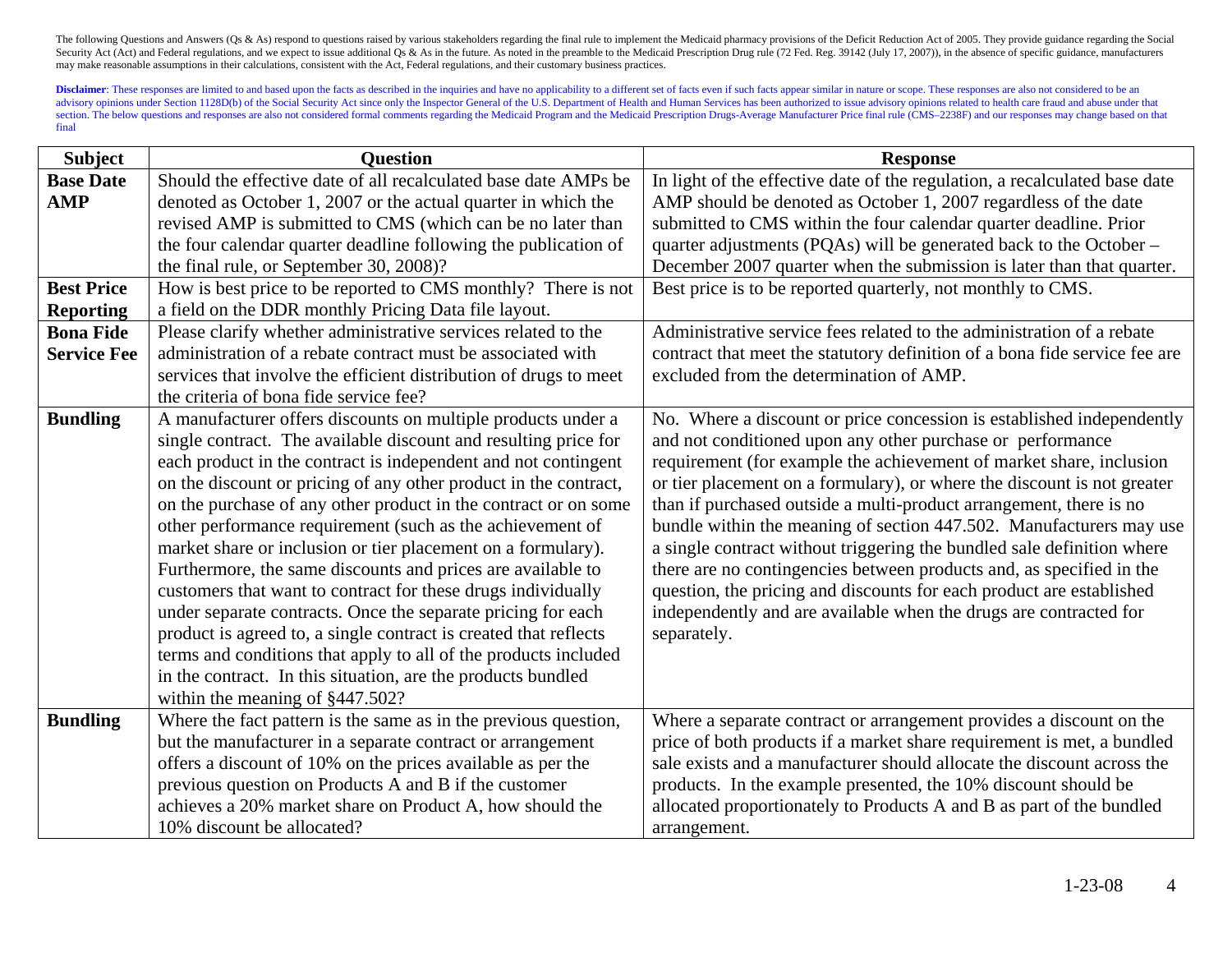| <b>Subject</b>                                   | <b>Question</b>                                                                                                                                                                                                                                                                                                                                                                                                                                       | <b>Response</b>                                                                                                                                                                                                                                                                                                                                                                                                                                                                          |
|--------------------------------------------------|-------------------------------------------------------------------------------------------------------------------------------------------------------------------------------------------------------------------------------------------------------------------------------------------------------------------------------------------------------------------------------------------------------------------------------------------------------|------------------------------------------------------------------------------------------------------------------------------------------------------------------------------------------------------------------------------------------------------------------------------------------------------------------------------------------------------------------------------------------------------------------------------------------------------------------------------------------|
| <b>Bundling</b>                                  | If a manufacturer renegotiates a contract that originally met the<br>definition of a bundled sale to remove all contingencies but<br>continues to contract with the same payer for the same<br>products, would this still be considered a bundled arrangement<br>if a single new contract is signed, if individual contracts are<br>signed with the same payer on the same day, or if they have the<br>same end dates for administrative convenience? | If a manufacturer renegotiates a contract so that it meets the<br>requirements given in the first bundling question and response in that<br>sales are not bundled, these drugs will not be considered bundled<br>regardless of the fact the products are listed in the same contract or<br>that multiple contracts have the same execution or ending date.                                                                                                                               |
| <b>Bundling</b>                                  | How does the new regulation apply to the treatment of existing<br>contractual arrangements? Are manufacturers required to<br>revise previous quarters' submissions to reflect the regulation?<br>If not, is there any grandfathering for existing arrangements<br>such that changes will not have to be made to those<br>arrangements until they have ended according to their terms?                                                                 | The final rule is effective on October 1, 2007; it is not retroactive prior<br>to October 1, 2007. It does not provide for grandfathering of any<br>existing contractual arrangements.                                                                                                                                                                                                                                                                                                   |
| <b>Dispensing</b><br>Fee                         | Does CMS intend that a profit component be included in the<br>dispensing fee?                                                                                                                                                                                                                                                                                                                                                                         | CMS has not separately identified profit as a component of the<br>dispensing fee, defined in the AMP-Medicaid Prescription Drug final<br>rule, as we believe the components of the dispensing fee we have<br>already identified allow for a reasonable profit. We continue to afford<br>States the flexibility to set reasonable dispensing fees to appropriately<br>pay pharmacies for their costs.                                                                                     |
| <b>Federal</b><br><b>Upper</b><br>Limit<br>(FUL) | Will FULs be established when only the brand and an<br>authorized generic are on the market?                                                                                                                                                                                                                                                                                                                                                          | Per the AMP/Medicaid Pharmacy final rule, a Federal Upper Limit<br>(FUL) will be established when the FDA has rated two or more drug<br>products as therapeutically and pharmaceutically equivalent. This<br>would include drug groups that include only the brand name and the<br>first new generic or authorized generic drug. However, the outlier<br>policy established by CMS in calculating a FUL does not apply when<br>only the brand and authorized generic drug are available. |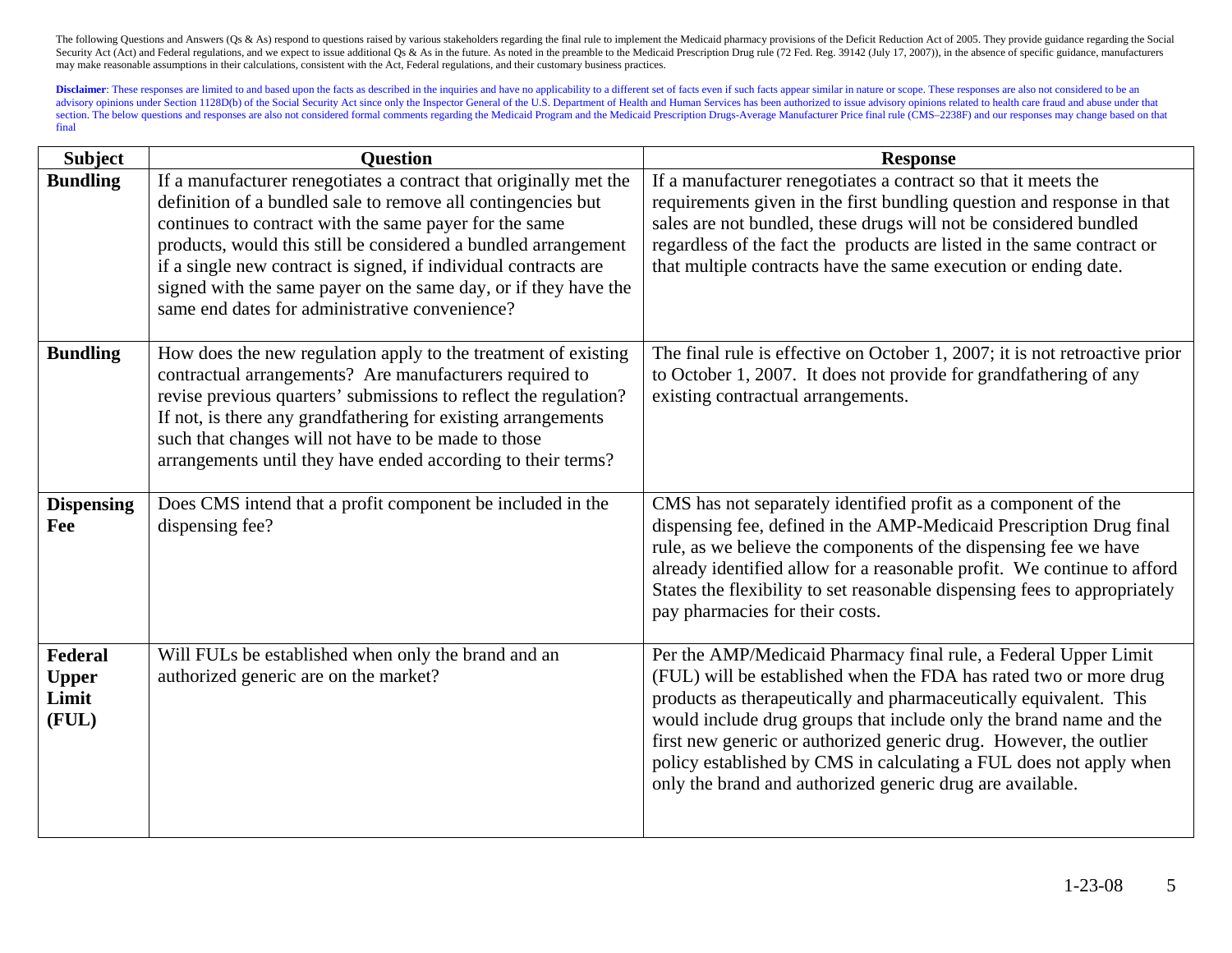| <b>Subject</b>                                         | <b>Ouestion</b>                                                                                                                                                                                                                                                                                                                                                                                                                                      | <b>Response</b>                                                                                                                                                                                                                                                                                                                                                                                                                                                                                                                                                        |
|--------------------------------------------------------|------------------------------------------------------------------------------------------------------------------------------------------------------------------------------------------------------------------------------------------------------------------------------------------------------------------------------------------------------------------------------------------------------------------------------------------------------|------------------------------------------------------------------------------------------------------------------------------------------------------------------------------------------------------------------------------------------------------------------------------------------------------------------------------------------------------------------------------------------------------------------------------------------------------------------------------------------------------------------------------------------------------------------------|
| <b>Nominal</b>                                         | How are nominal prices to be reported to CMS monthly?                                                                                                                                                                                                                                                                                                                                                                                                | Nominal prices are reported quarterly, not monthly, to CMS.                                                                                                                                                                                                                                                                                                                                                                                                                                                                                                            |
| <b>Price</b>                                           | There is no field on the DDR Monthly Pricing Data file layout.                                                                                                                                                                                                                                                                                                                                                                                       |                                                                                                                                                                                                                                                                                                                                                                                                                                                                                                                                                                        |
| <b>Nominal</b><br><b>Price</b>                         | Where can a manufacturer find a comprehensive list of State-<br>owned or operated Nursing Home Facilities?                                                                                                                                                                                                                                                                                                                                           | The comprehensive list is posted on the Medicare website at<br>http://www.medicare.gov/Nursing/Overview.asp. Download the<br>database under Nursing Home Compare Section. Filter the list by<br>"Type of Ownership" and narrow the selection to "Government -<br>State" Nursing Home facilities.                                                                                                                                                                                                                                                                       |
| <b>Nominal</b><br><b>Price</b>                         | Should manufacturers who sell drugs at less than 10 percent of<br>AMP to 340B covered entities, state-owned or operated nursing<br>facilities or ICF/MR facilities through a federal supply<br>schedule (FSS) contract include these sales in their nominal<br>price reporting?                                                                                                                                                                      | No. Manufacturers are not required to submit reports concerning<br>prices charged under the FSS. Therefore, manufacturers should<br>include only those sales in nominal price that would otherwise be<br>included in best price.                                                                                                                                                                                                                                                                                                                                       |
| <b>Patient</b><br><b>Assistance</b><br><b>Programs</b> | The preamble to the final rule states that Patient Assistance<br>Program (PAPs) sales are excluded from AMP when drug<br>products are provided free or when financial assistance is<br>provided to low income individuals and families. The best<br>price exclusion for PAP sales is the same regarding assistance<br>to low income individuals and families, but does not refer to<br>free goods. Is the standard different for AMP and best price? | In accordance with the regulations, Patient Assistance Programs<br>(PAPs) are excluded from AMP and best price, provided they meet the<br>criteria listed in the preamble of the final rule at 72 Fed. Reg. 39188-<br>39189. We recognize that the discussion regarding PAPs in the<br>preamble is not entirely consistent; however, we intend to clarify the<br>criteria in our future rulemaking. Until that clarification is issued, we<br>intend for the more specific criteria listed in the preamble with respect<br>to AMP apply equally to AMP and best price. |
| <b>Patient</b><br><b>Assistance</b><br><b>Programs</b> | According to the preamble, the exclusion from best price of<br>sales to Patient Assistance Programs (PAPs) applies when the<br>individual is not eligible for Medicare and does not have other<br>public or private prescription drug coverage. Does this apply in<br>general to individuals with any prescription drug coverage or<br>only when the drug provided through the PAP is otherwise<br>covered?                                          | As discussed in the prior response, the criteria on pages 39188-39189<br>of the preamble, concerning when PAPs are excluded from AMP, are<br>also to be used for the best price exclusion.                                                                                                                                                                                                                                                                                                                                                                             |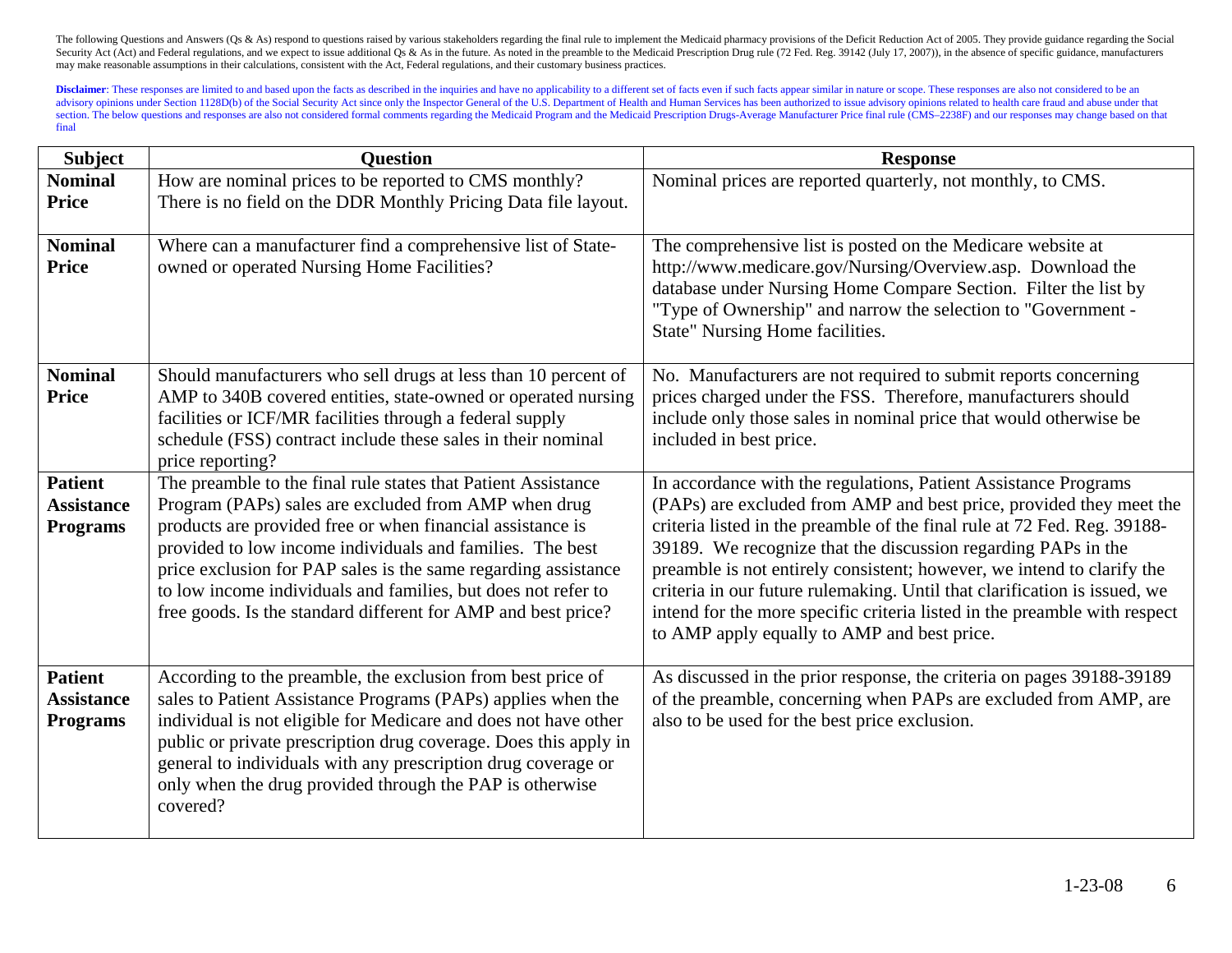| <b>Subject</b>                                         | <b>Question</b>                                                                                                                                                                                                                                                                                                                                                                                                            | <b>Response</b>                                                                                                                                                                                                                                                                                                                                                       |
|--------------------------------------------------------|----------------------------------------------------------------------------------------------------------------------------------------------------------------------------------------------------------------------------------------------------------------------------------------------------------------------------------------------------------------------------------------------------------------------------|-----------------------------------------------------------------------------------------------------------------------------------------------------------------------------------------------------------------------------------------------------------------------------------------------------------------------------------------------------------------------|
| <b>Patient</b><br><b>Assistance</b><br><b>Programs</b> | The preamble to the final rule states that in order for sales to<br>Patient Assistance Programs (PAPs) to be excluded from AMP<br>the pharmacy may not collect any additional payment other<br>than a bona fide service fee. The preamble discussion<br>concerning the exclusion of PAP sales from best price does not<br>state that a bona fide service fee may be collected. Did CMS<br>intend to make this distinction? | The intent of the final regulation is to ensure that pharmacies do not<br>receive any price concessions and that the entire amount of the subsidy<br>is made available to the patient. As long as the pharmacy receives a<br>bona fide service fee, that fee and any associated sales are excluded<br>from both AMP and best price.                                   |
| <b>Patient</b><br><b>Assistance</b><br><b>Programs</b> | The preamble discussion of the PAP exclusion for both AMP<br>and best price states that the pharmacy may not receive any<br>additional payment other than the benefit amount. What is<br>meant by "benefit amount"?                                                                                                                                                                                                        | The benefit amount is the value of the free good or financial assistance<br>provided to the low income individual and family. It could be the cost<br>of the free good to the pharmacy or patient, or the reduction in the<br>amount paid by the individual to the pharmacy for the drug; for<br>example, the price discount (fixed or percentage) under the program. |
| <b>Patient</b><br><b>Assistance</b><br><b>Programs</b> | The preamble states that sales to Patient Assistance Programs<br>(PAPs) are excluded from AMP and best price only when<br>provided to low income individuals and families "as<br>determined by CMS". Does CMS plan to establish a definition<br>of "low income" for this purpose?                                                                                                                                          | CMS is not defining "low income" for this purpose and at this time<br>will not require manufacturers to submit their PAPs to CMS for<br>approval.                                                                                                                                                                                                                     |
| <b>Patient</b><br><b>Assistance</b><br><b>Programs</b> | If a drug manufacturer donates drug products to a foundation<br>that manages the Patient Assistance Program (PAP) should that<br>donated product be treated as a free good?                                                                                                                                                                                                                                                | Yes, the donation would be excluded from AMP and best price as a<br>free good.                                                                                                                                                                                                                                                                                        |
| <b>Patient</b><br><b>Assistance</b><br><b>Programs</b> | If a drug manufacturer donates drug products to a foundation<br>that manages the Patient Assistance Program (PAP) would the<br>AMP and best price exclusions apply in the same manner<br>whether the drug manufacturer or the foundation determine the<br>amount of assistance to be provided?                                                                                                                             | Yes, as long as the PAP meets the criteria set out in the preamble.                                                                                                                                                                                                                                                                                                   |